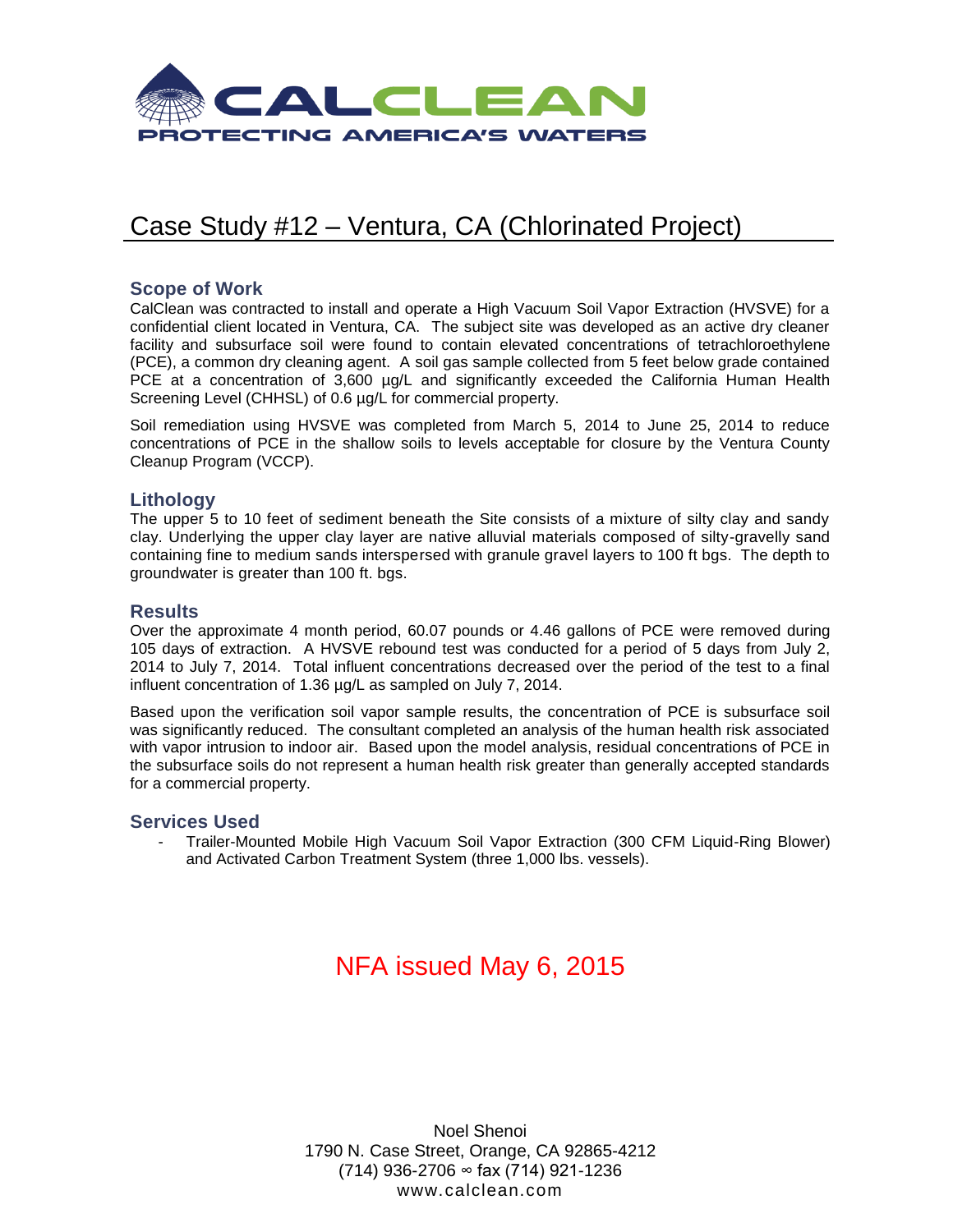# RESOURCE MANAGEMENT AGENCY



**Environmental Health Division** William C. Stratton **Director** 

May 6, 2015

File #SR0010070 Via email: Sonny@4seasonscleaners.net

Mr. Sonny Shah Four Seasons Dry Cleaners 1746 South Victoria Avenue #A Ventura, CA 93003

## **COMPLETION OF VENTURA COUNTY CLEANUP PROGRAM REQUIREMENTS:** FOUR SEASONS DRY CLEANERS, 1746 VICTORIA AVE. #A, VENTURA, CALIFORNIA

This letter confirms completion of the site investigation, remediation and risk assessment described in Ventura County Cleanup Program Remedial Action Agreement No. SR0010070.

The Ventura County Environmental Health Division (EHD) staff completed a review of soil and soil vapor assessment and remediation reports submitted to EHD for the subject site. The reports indicate that residual concentrations of tetrachloroethylene (PCE) and trichloroethylene (TCE) from the dry cleaning facility are present in soil and soil vapor beneath the site; however, the results from the indoor air quality sampling and site-specific health risk evaluation suggest that the residual contamination does not pose a threat to human health or the environment.

Based on the information provided and with the provision that this information is accurate and representative of site conditions, EHD has determined that no further action is warranted at this site with respect to the PCE and TCE contamination. The site is approved for commercial and industrial use; however, because of the residual contamination, any other site use may require additional corrective action.

If you have any questions, please contact Gina Teresa at 805/662-6510 or Gina.Teresa@ventura.org.

Rick Bandelin, Manager Ventura County Cleanup Program **Environmental Health Division** 

Enclosure: Case Closure Summary Form

Mr. Joseph Schaaf, GeoEnviro Services, Inc (w/o enclosure via email)  $C^{\prime}$ Ms. Sarah Booley, Montalvo Square Associated, LLC (w/o enclosure via email)

Mb G:\Admin\TANKS\Luft\SB1248-VCP\2015\SR0010070 NFA 5 6 15.doc

800 South Victoria Avenue, Ventura, CA 93009-1730 (805) 654-2813 FAX (805) 654-2480 Internet Web Site Address: www.ventura.org/rma/envhealth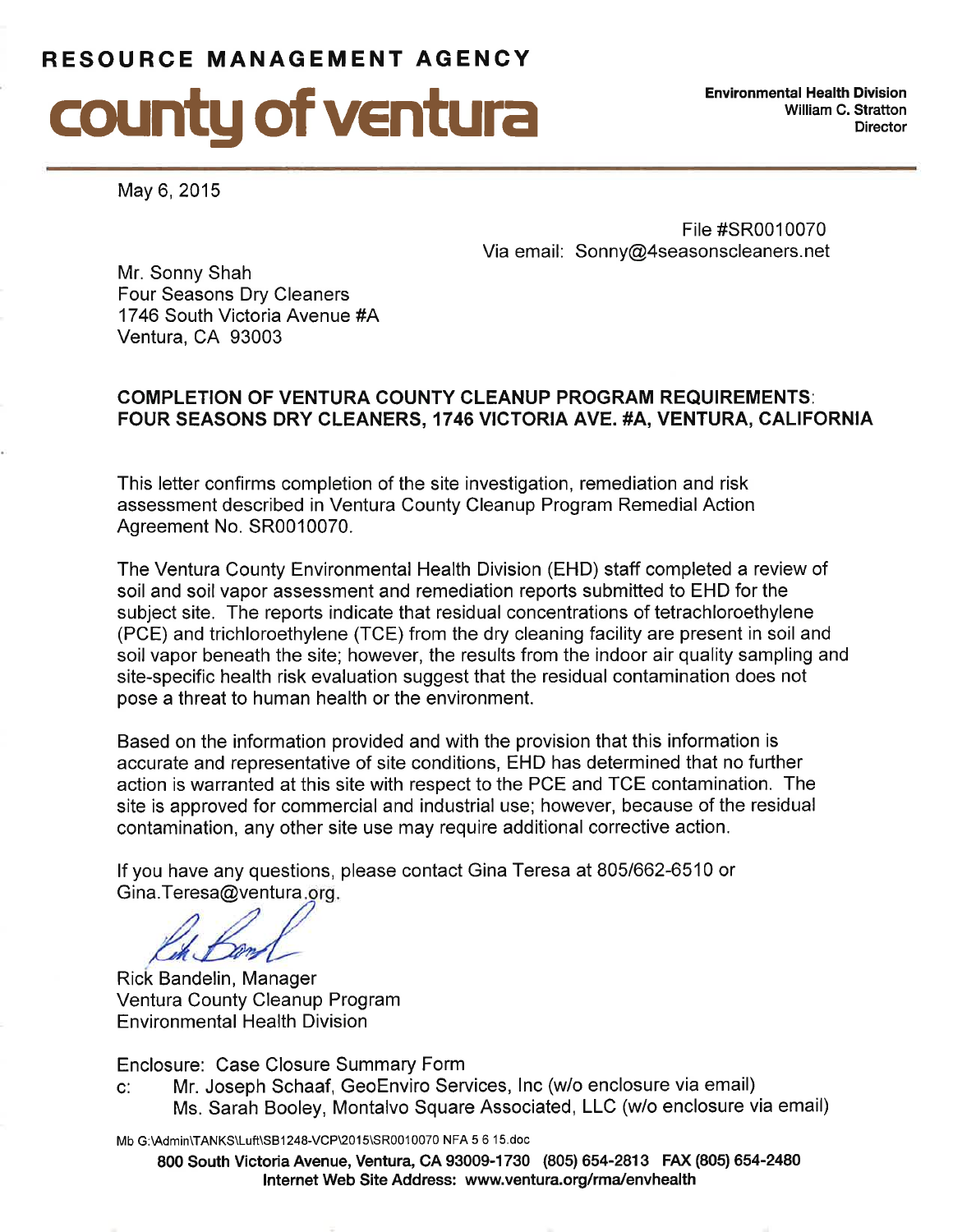# **Case Closure Summary**

Ventura County Cleanup Program

## **I.** Agency Information

### Date: May 5, 2015

| Agency name: Ventura County Environmental Health | Address: 800 South Victoria Avenue     |  |  |  |
|--------------------------------------------------|----------------------------------------|--|--|--|
| City/State/ZIP: Ventura, CA 93009-1730           | Phone: 805-662-6510                    |  |  |  |
| Responsible staff person: Gina L. Teresa         | Title: Environmental Health Specialist |  |  |  |

### II. Case Information

| Site facility name: Four Seasons Dry Cleaners                                                                                             |                                                                                                                                      |  |  |  |  |
|-------------------------------------------------------------------------------------------------------------------------------------------|--------------------------------------------------------------------------------------------------------------------------------------|--|--|--|--|
| Site facility address: 1746 South Victoria Avenue #A, Ventura, California, 93003                                                          |                                                                                                                                      |  |  |  |  |
| RB Case No: n/a                                                                                                                           | Local Case No: SR0010070                                                                                                             |  |  |  |  |
|                                                                                                                                           |                                                                                                                                      |  |  |  |  |
| <b>Responsible Parties:</b>                                                                                                               | <b>Interested Parties:</b>                                                                                                           |  |  |  |  |
| Mr. Sonny Shah<br><b>Four Seasons Dry Cleaners</b><br>1746 S. Victoria Ave. #A<br>Ventura, California 93003<br>Sonny@4SeasonsCleaners.net | Ms. Sarah Booley<br>Montalvo Square Associated, LLC<br>7777 Edinger Ave. #133<br>Huntington Beach, California 92647<br>epmllc@me.com |  |  |  |  |

# III. Release and Site Characterization Information

| Cause and type of release: Tetrachloroethylene (PCE) and trichloroethylene (TCE)               |                                                         |                                               |  |  |                               |  |
|------------------------------------------------------------------------------------------------|---------------------------------------------------------|-----------------------------------------------|--|--|-------------------------------|--|
| 5/05/2015<br>Date approved by oversight agency:<br>Site characterization complete? Yes         |                                                         |                                               |  |  |                               |  |
| Monitoring Wells installed?                                                                    | No.                                                     | Number: 0<br>Proper screened interval?<br>n/a |  |  |                               |  |
| Depth to Ground Water below ground surface: greater than 100 feet                              |                                                         | Flow direction: southerly                     |  |  |                               |  |
| Most sensitive current use: Commercial                                                         |                                                         |                                               |  |  |                               |  |
| Santa Clara River-Mound Subbasin<br>No.<br>Are drinking water wells affected?<br>Aquifer name: |                                                         |                                               |  |  |                               |  |
| Is surface water affected?                                                                     | No.                                                     | Nearest/affected SW name: n/a                 |  |  |                               |  |
| Off-site beneficial use impacts (addresses/locations):<br>None                                 |                                                         |                                               |  |  |                               |  |
| Report(s) on file?<br><b>Yes</b>                                                               | State's GeoTracker database<br>Where are reports filed? |                                               |  |  |                               |  |
| Treatment and Disposal of Affected Material:                                                   |                                                         |                                               |  |  |                               |  |
| <b>Material</b>                                                                                | Amount                                                  | Action                                        |  |  | Dates                         |  |
| PCE (soil vapor)                                                                               | 60 pounds                                               | <b>Soil Vapor Extraction</b>                  |  |  | Between 3/05/14 to<br>6/25/14 |  |